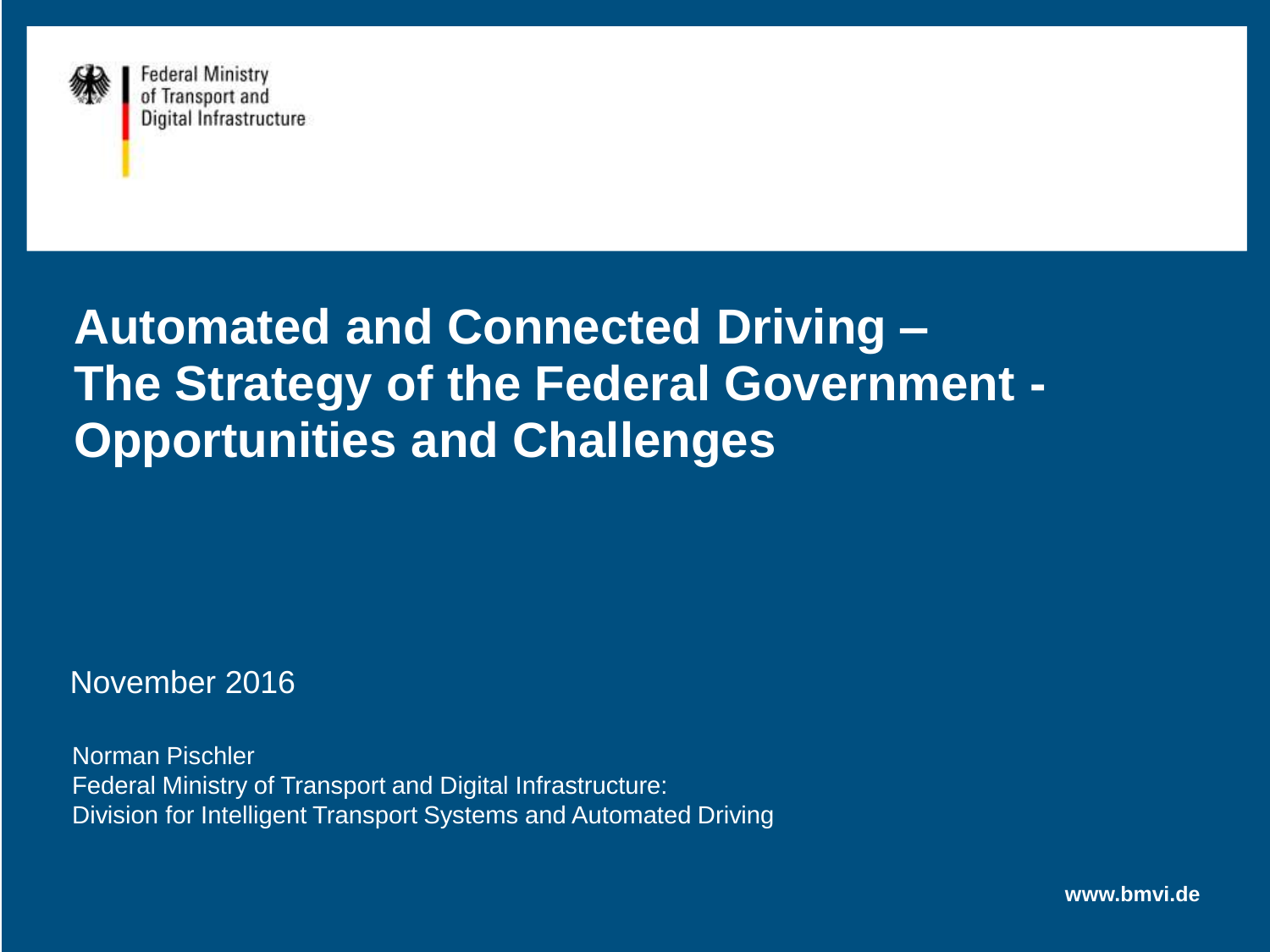### Levels of automation (functionalities)





2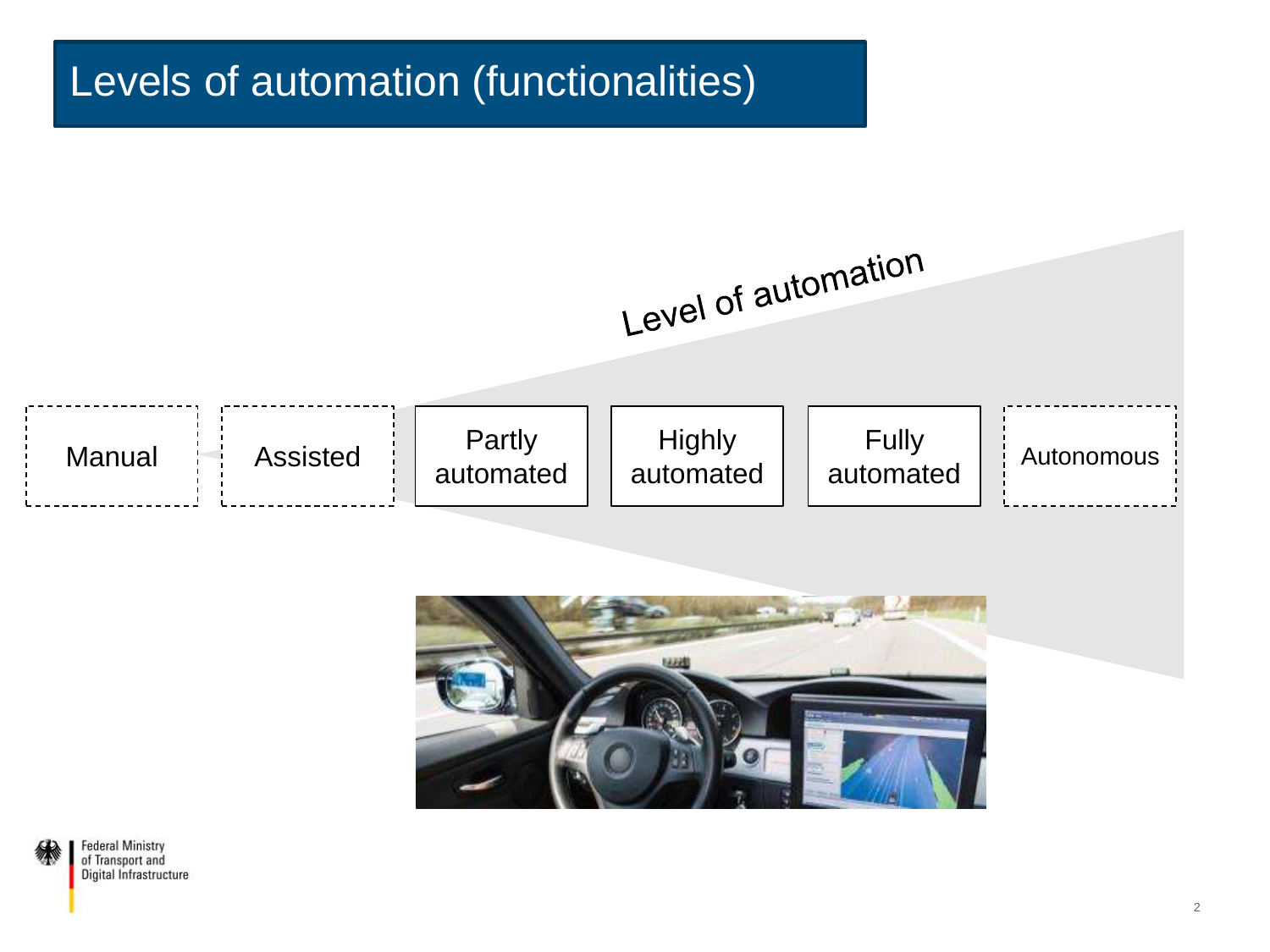## Connected driving

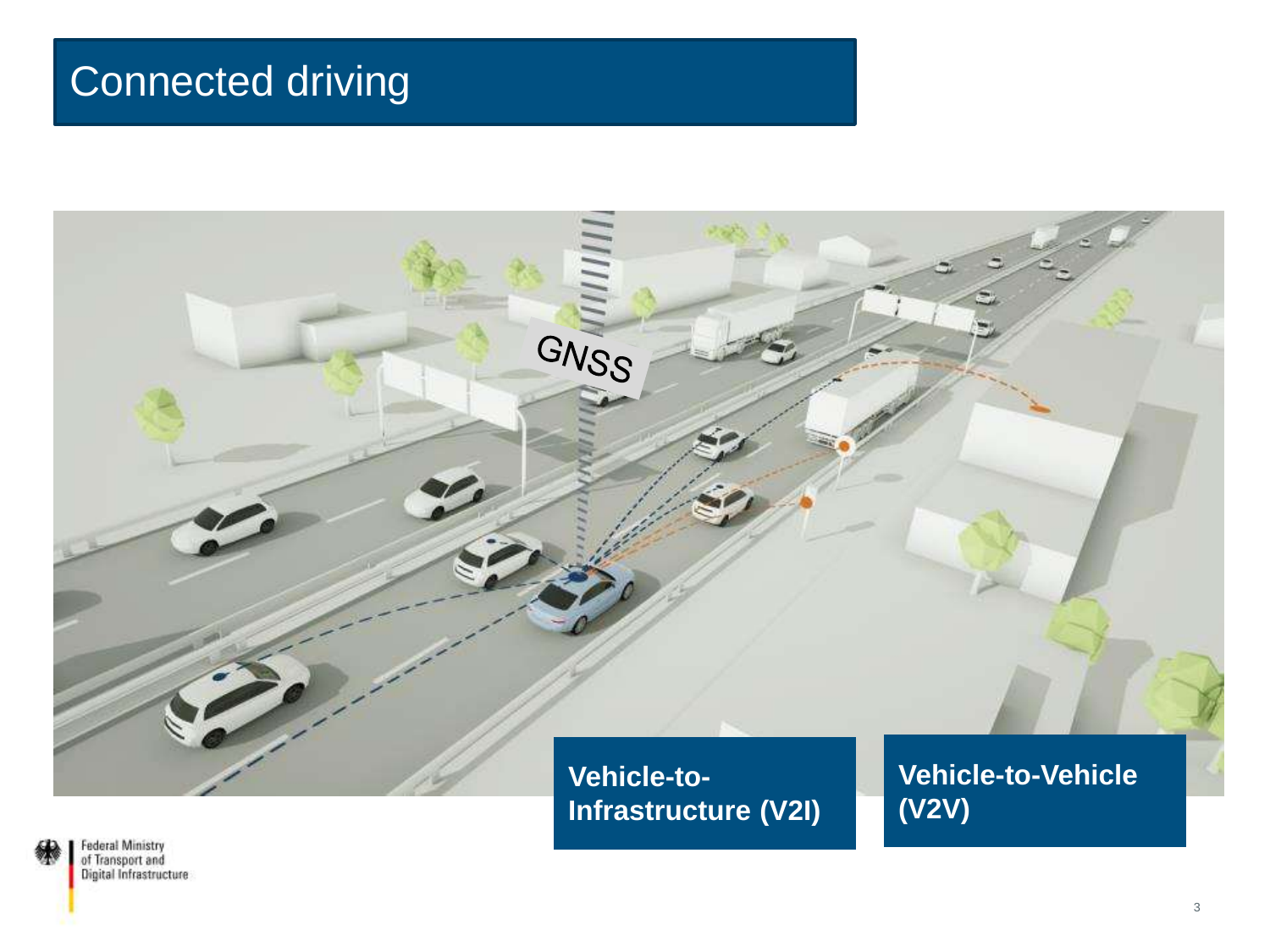### Potential of automated and connected driving

#### **Increasing traffic efficiency**

#### **Increasing road safety**

**Reducing CO2 emissions from transport**

**Making Germany a more competitive site for innovative businesses**

**Federal Ministry** of Transport and Digital Infrastructure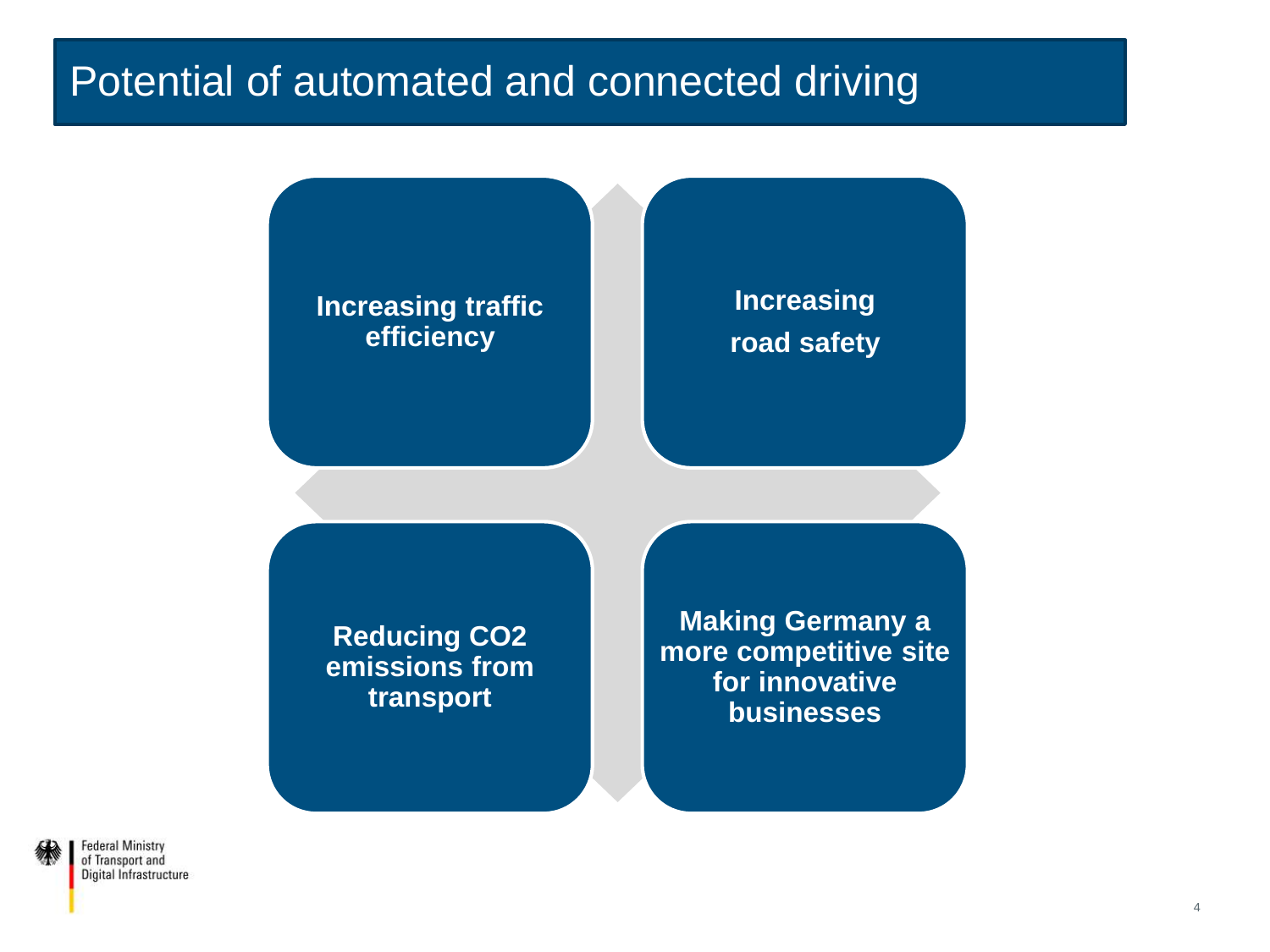## The Strategy for Automated and Connected Driving



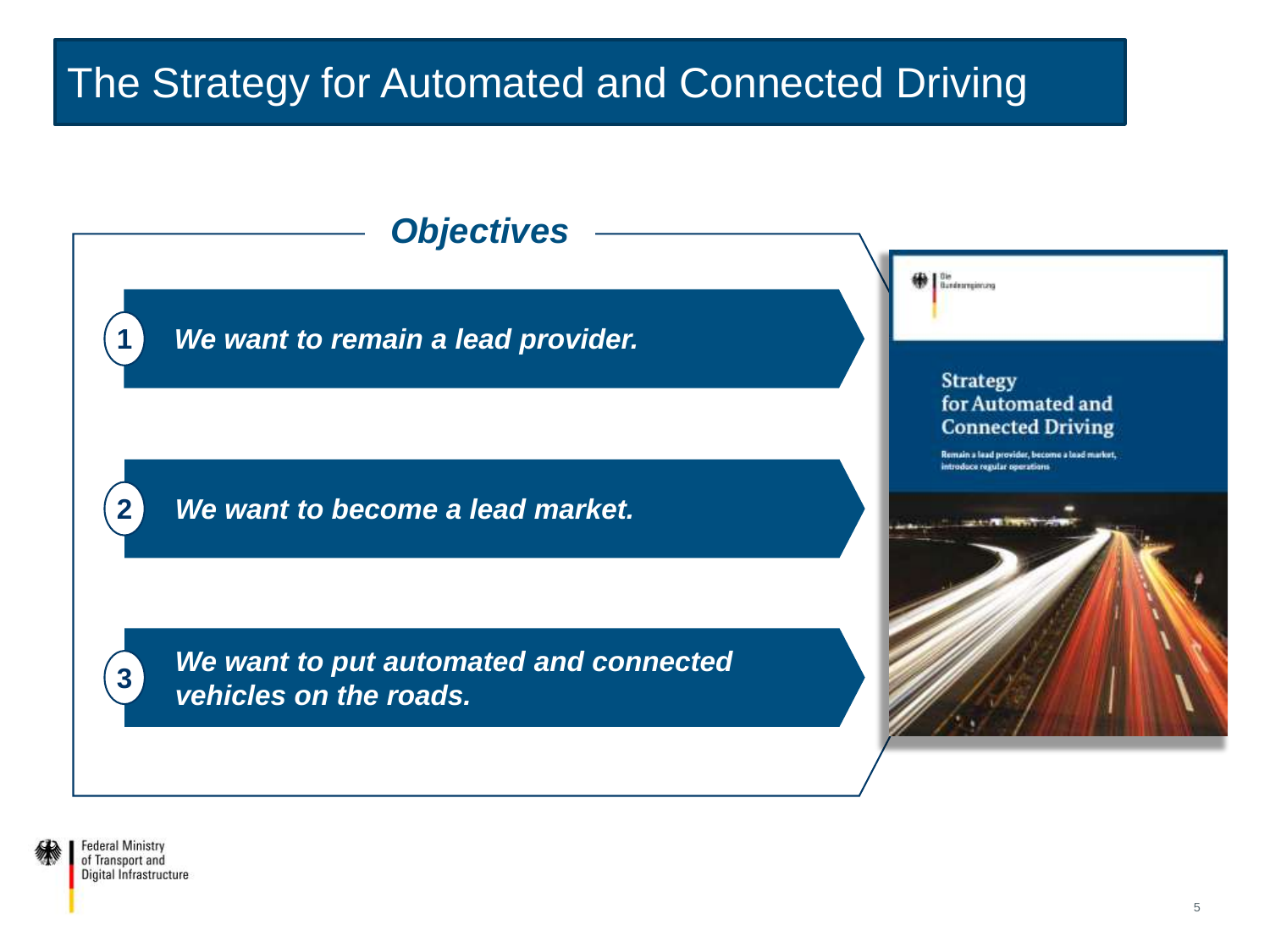## Fields of action/challenges for implementing the strategy

|                                                                                                                                                                   | <b>Infrastructure</b>                        | Digital infrastructure<br>• Standards for intelligent roads                                                                |
|-------------------------------------------------------------------------------------------------------------------------------------------------------------------|----------------------------------------------|----------------------------------------------------------------------------------------------------------------------------|
| Bundesmpioning<br><b>Strategy</b><br>for Automated and<br><b>Connected Driving</b><br>Remain a lead provider, become a baad market,<br>introduce regular operatio | Legislation                                  | Legal framework (national/international)<br>$\blacksquare$<br>Driver training<br>٠<br>• Type approval/technical monitoring |
|                                                                                                                                                                   | <b>Innovation</b>                            | <b>Digital Motorway Test Bed</b><br>$\blacksquare$<br>Research funding/framework<br>$\blacksquare$                         |
|                                                                                                                                                                   | <b>Interconnectivity</b>                     | Mobility data and spatial data<br>٠<br>Intelligent transport systems<br>٠                                                  |
|                                                                                                                                                                   | <b>Cyber security and</b><br>data protection | • Cyber security standards<br>• Need for action in terms of<br>data protection                                             |
| Federal Ministry<br>of Transport and<br>Digital Infrastructure                                                                                                    | <b>Societal</b><br>dialogue                  | • Chances and risks of automated<br>and connected driving<br>Provision of information<br>$\blacksquare$                    |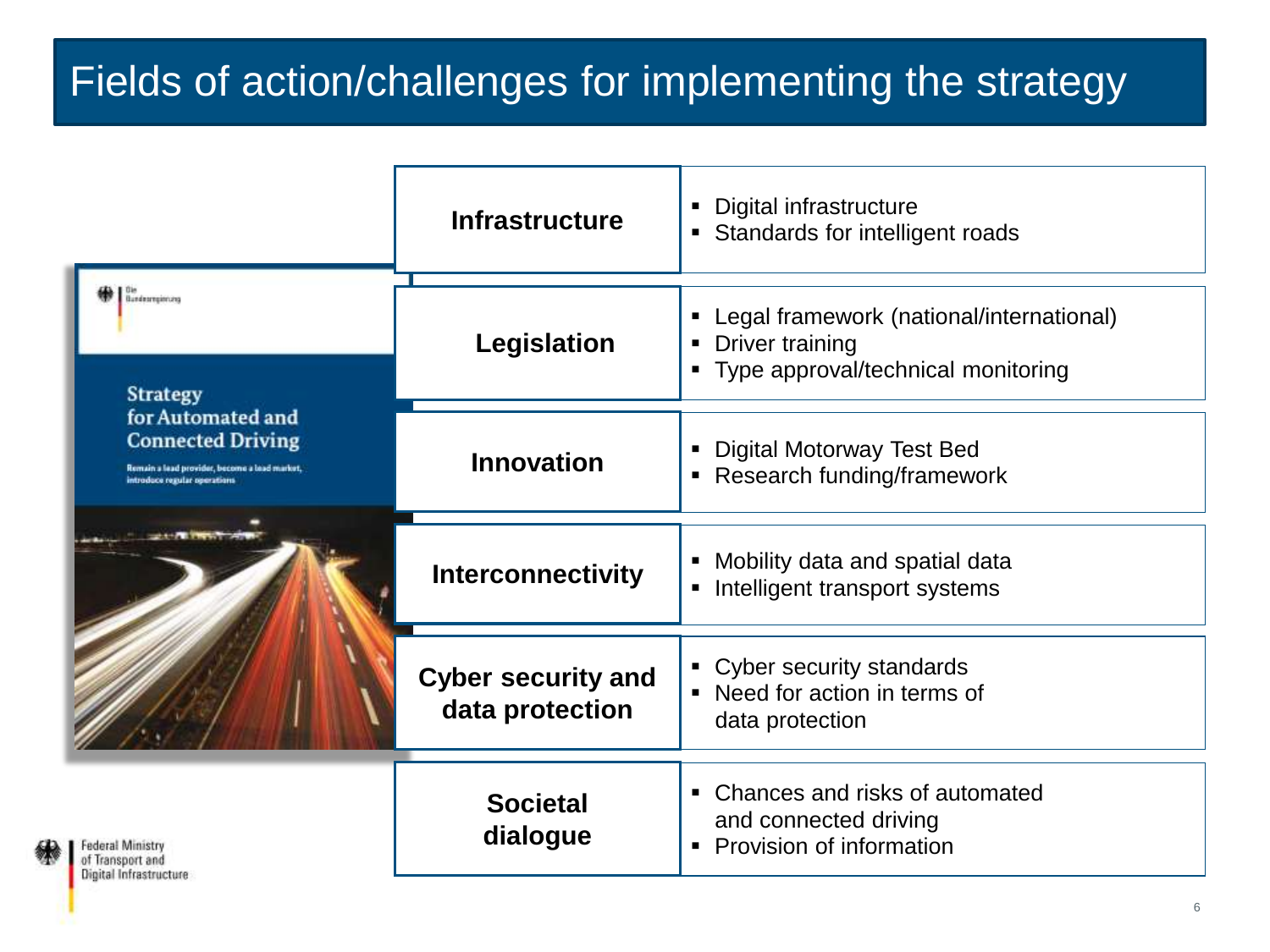#### Programme "Implementing the Automated and Connected Driving Strategy"



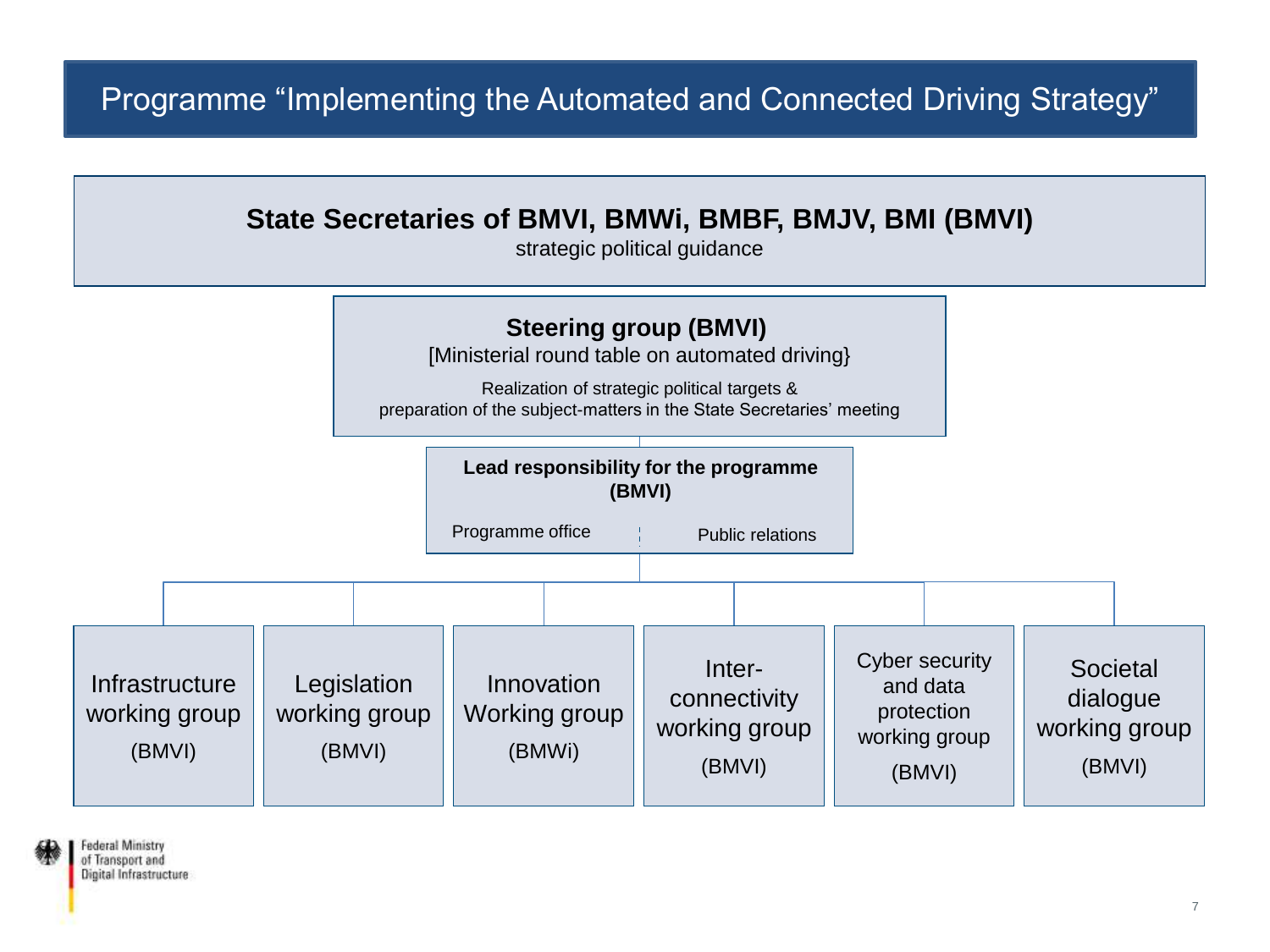### Current national activities

- Organization of the programme is established
	- Working/sub-working groups have taken up activities
	- Milestones have been defined
	- First report end of 2016
- Draft ratifying law to transpose the amendment to the 1968 Convention on Road Traffic (Vienna Convention) into national law
- **Preparation of a draft to adapt national legal regulations**
- Establishment of an enquete commission

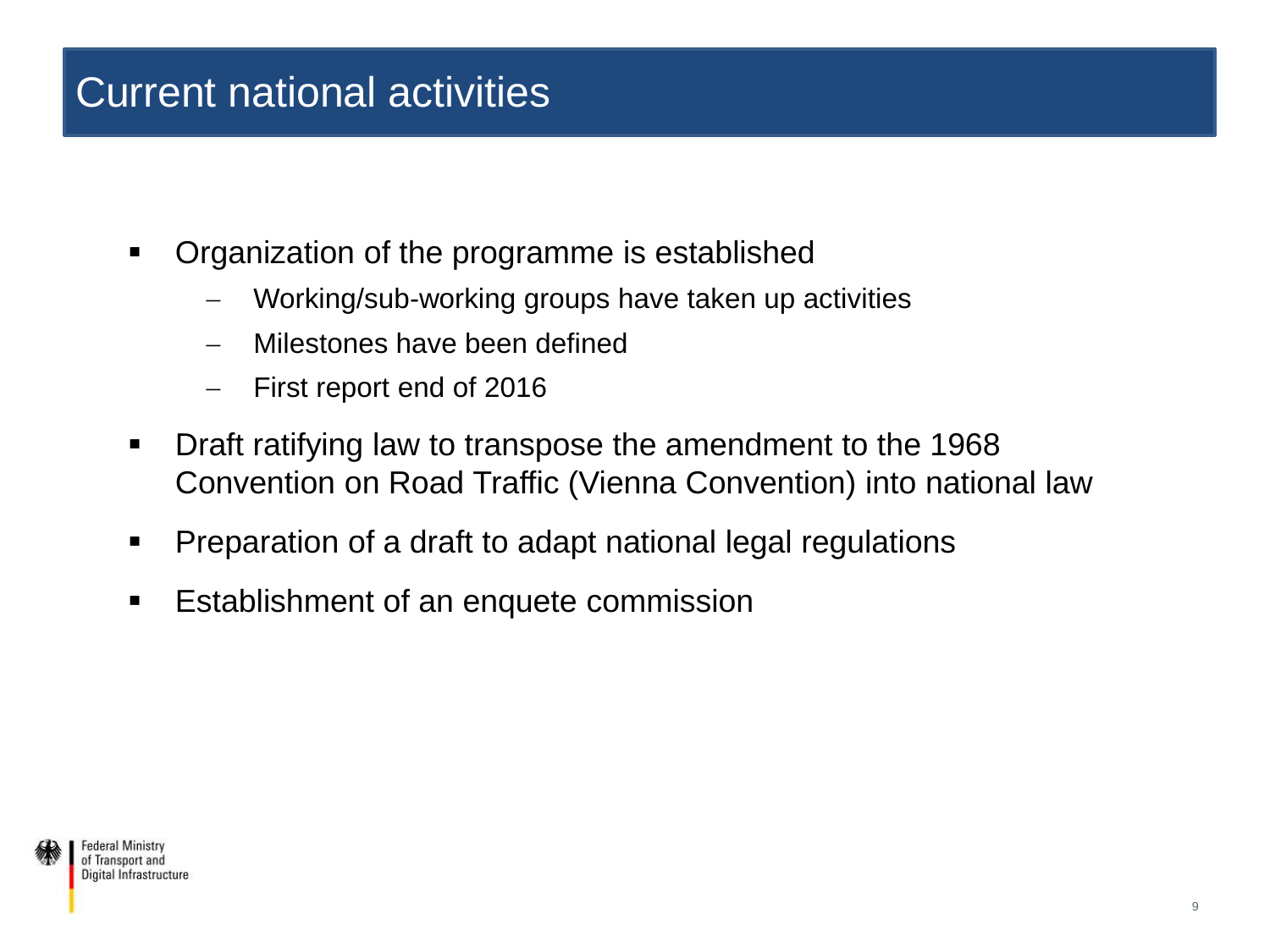### Current national activities

- Research programmes/funding guidelines of BMWi, BMBF, BMVI
- **-** Digital Motorway Test Bed Further work
- **Financial support for the development of test fields in urban and** suburban areas

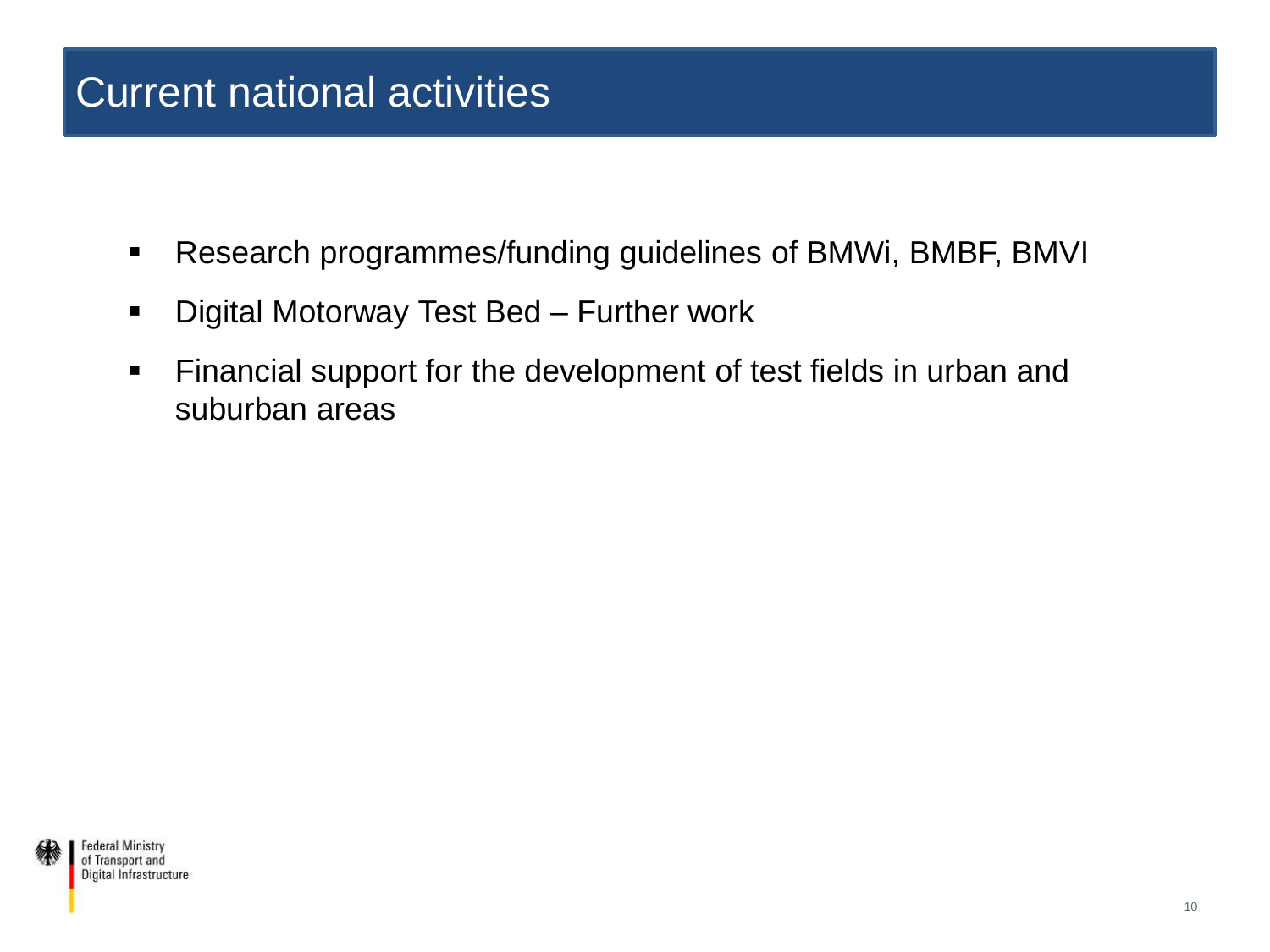### Current international activities





- Guidelines to ensure data protection and cyber security
- Technical regulations





- Cooperative ITS platform
- GEAR 2030
- Round table "Automated and connected driving"
- 2015 Declaration of the G7 Transport Ministers
- Working group of the G7 Transport Ministers
- 2016 Declaration of the G7 Transport Ministers
- Bilateral contacts and coordination (i. a. China, France, UK)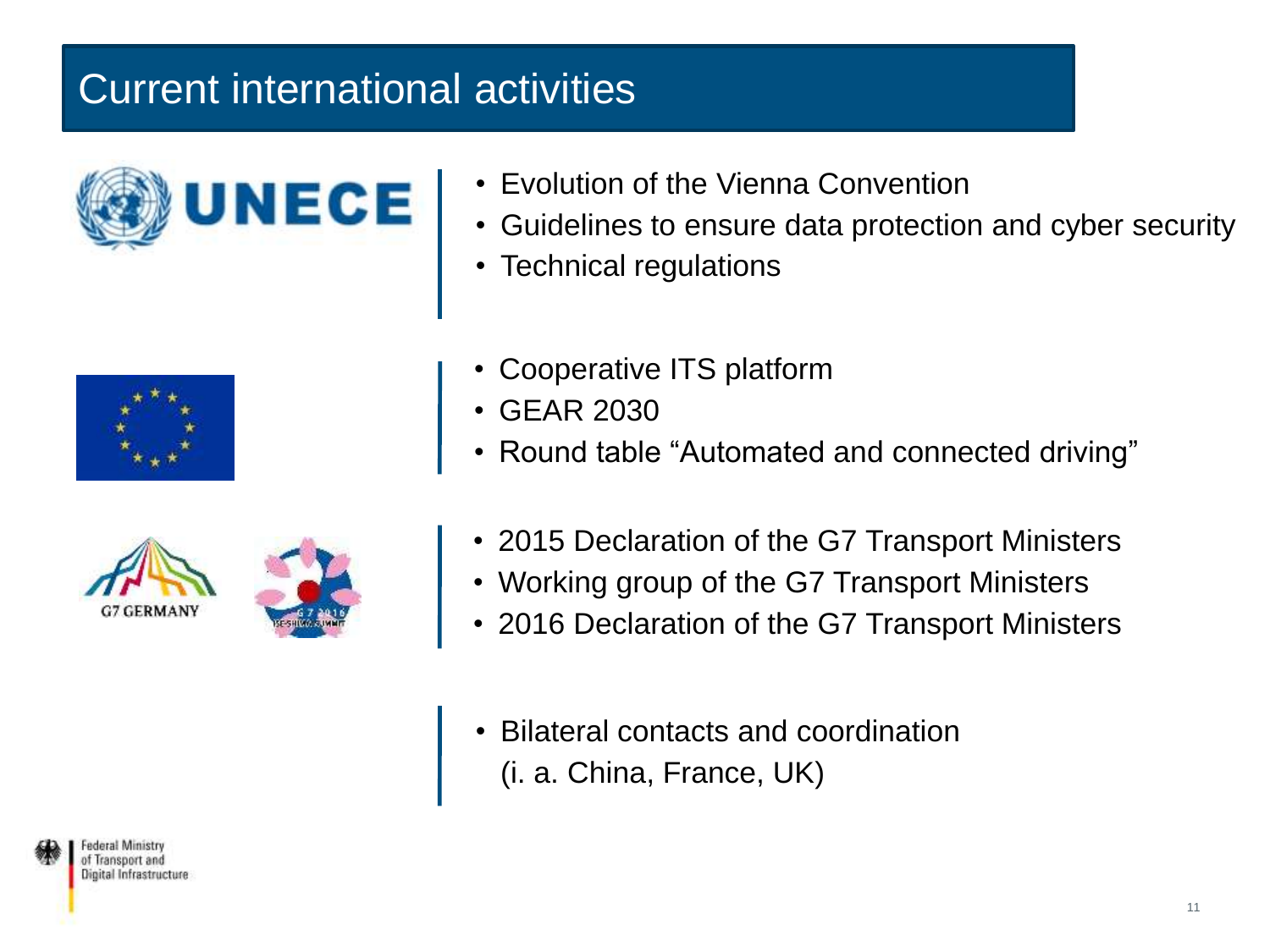



**Federal Ministry** of Transport and Digital Infrastructure





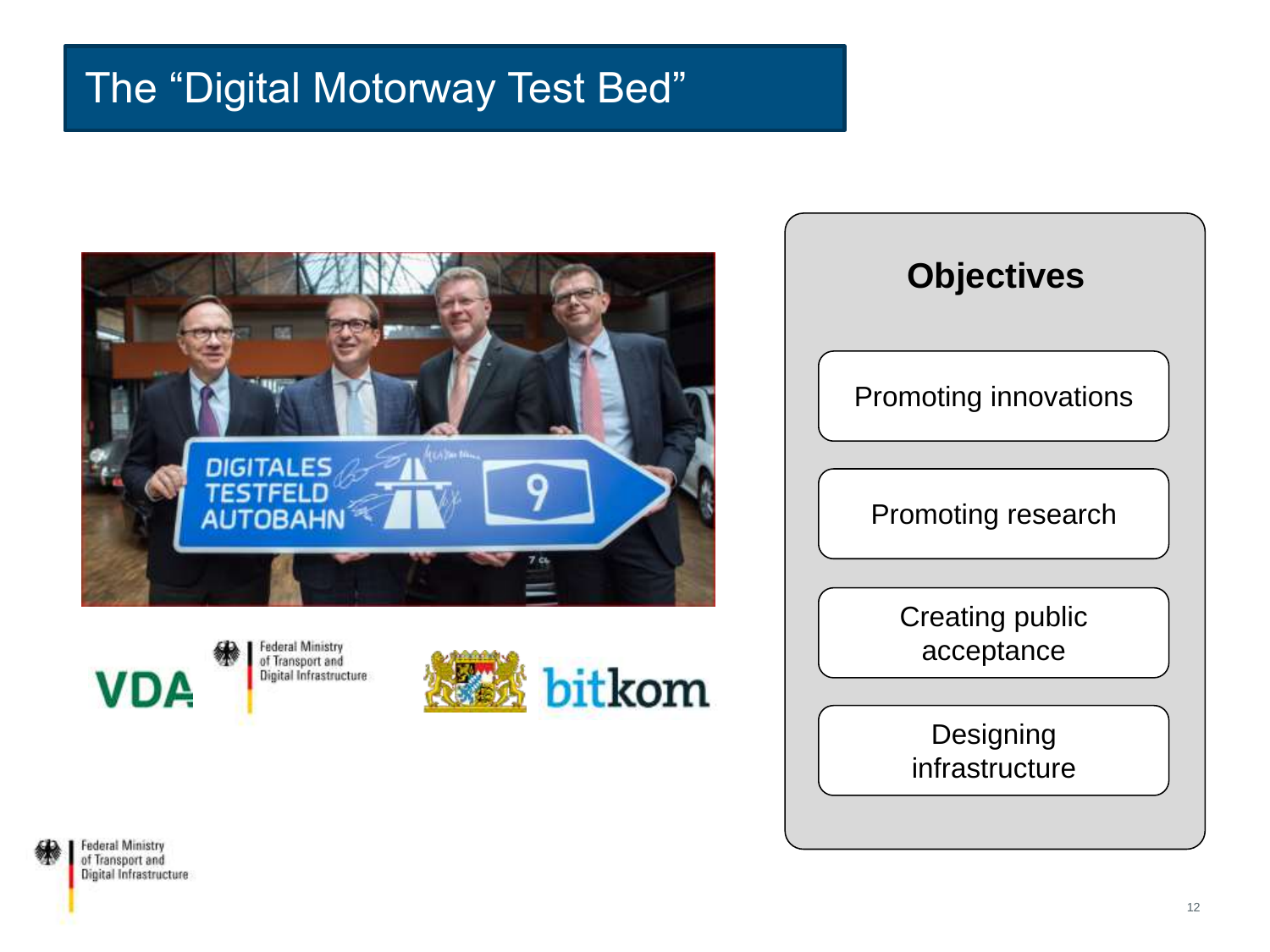### Digital Motorway Testbed **1. Automated and connected driving**<br>**■ Testing and further developing new**

- Testing and further developing new technologies of automotive industry, suppliers, telecommunications companies and research institutes
- Tests carried out in a perfect environment in real traffic on the A9 motorway

#### **2. Intelligent infrastructure**

 $\blacksquare$  In order to tap the full potential of the digitalized road, different intelligent infrastructure measures are to be trialled and refined on the Digital Motorway Test Bed.

|                                                     |                                       | Digitales Testfeld Autobahn                                      |  |
|-----------------------------------------------------|---------------------------------------|------------------------------------------------------------------|--|
|                                                     |                                       |                                                                  |  |
| <b>CREATING</b>                                     |                                       | <b>Installation</b>                                              |  |
|                                                     |                                       |                                                                  |  |
|                                                     |                                       | <b>Screene Art condition and</b><br><b>Commercial Commercial</b> |  |
| <b>COMMUNICATION</b><br><b>Reduction continue</b>   |                                       |                                                                  |  |
|                                                     |                                       |                                                                  |  |
|                                                     |                                       | <b>NEW PRODUCT</b><br><b>Barnet manufacture</b>                  |  |
| that as does<br><b>RESTORES</b>                     |                                       | <b>Substitute city</b>                                           |  |
| <b>STERN ALTOWATE</b>                               |                                       | <b>RESERVATION</b>                                               |  |
| <b>CONTRACTOR</b>                                   | <b>International</b><br><b>Miller</b> |                                                                  |  |
|                                                     |                                       |                                                                  |  |
|                                                     |                                       |                                                                  |  |
| <b>STE conditioned at friend</b><br><b>RECEIVED</b> |                                       |                                                                  |  |
|                                                     |                                       | <b>MADED FIRE</b>                                                |  |
|                                                     |                                       |                                                                  |  |
|                                                     |                                       |                                                                  |  |
|                                                     | <b>MUNICIPALI</b>                     |                                                                  |  |
|                                                     |                                       |                                                                  |  |

**By combining modern road infrastructure with fast transmission technologies, a unique test facility for automated and connected driving is created on the Digital Test Bed.**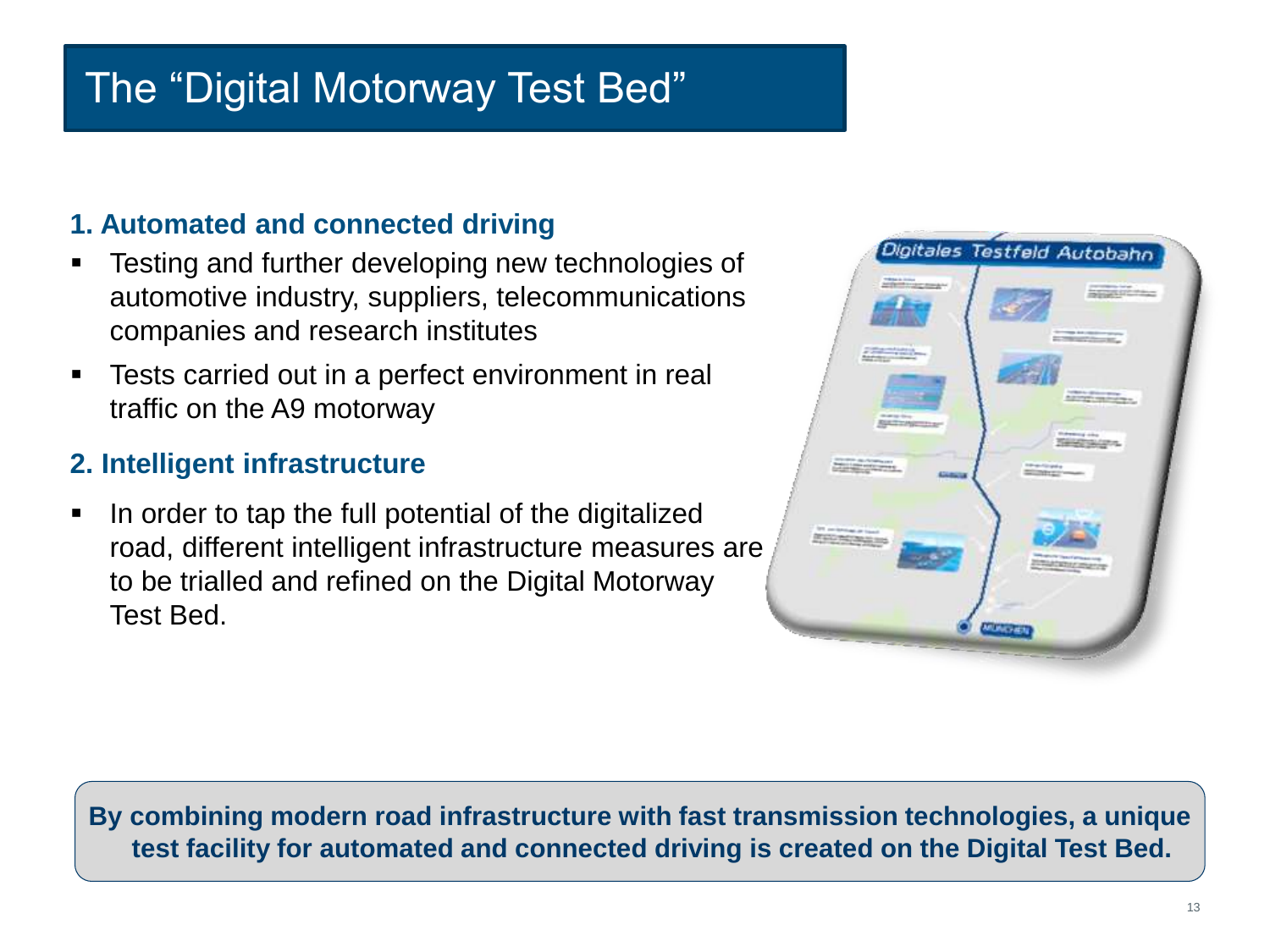#### **Basic facilities (1 of 2)**

In order to ensure ideal conditions on the Digital Test Bed, basic infrastructure facilities are provided for use by all companies and research establishments:

- *Complete high-speed mobile communications coverage:* Short transmission times with high speeds in an infrastructure-based network
- *Communication via vehicle Wi-Fi:* Direct communication between vehicles via Dedicated Short Range Communication (DSRC) networks
- *Fast LAN connection: Direct transmission of large amounts of user* information via a central point of contact at selected locations of the Digital Test Bed
- *Mobility Data Marketplace as standardized interface:* Providing up-tothe-minute and high-precision traffic information via a standardized interface
- *Highly precise map:* Providing a high-precision reference map of the area with an accuracy of +/- 2 cm and, in doing so, supporting users' own quality assurance efforts related to map material



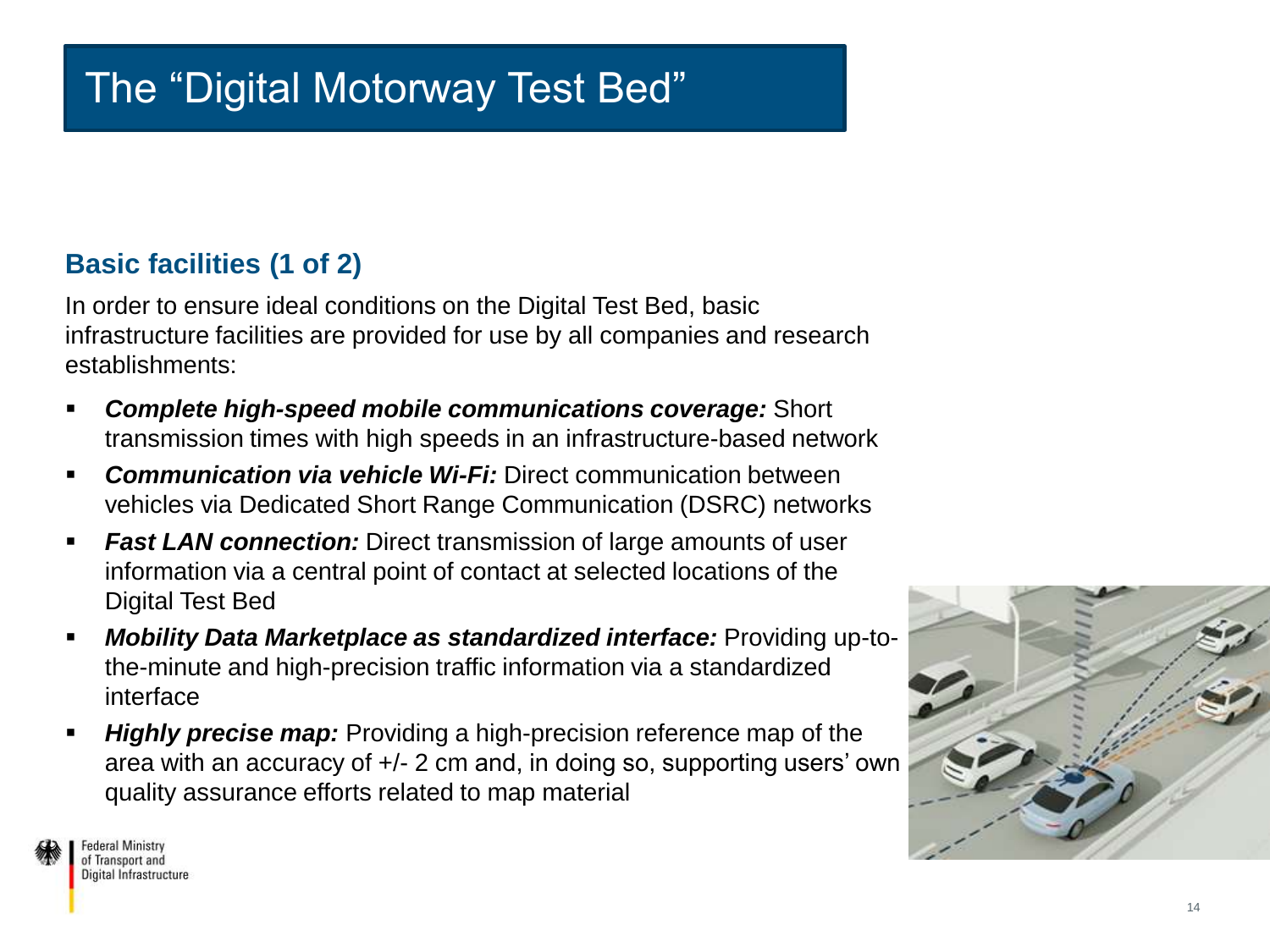#### **Basic facilities (2 of 2)**

- **Road markings:** Precise positioning of vehicles on the road at any time, e. g. by means of markers on sign gantries and crash barriers
- *Adaptive traffic control systems:* Use of dynamic installations which, for example, warn of danger spots and weather-related restrictions, and, in addition, regulate the flow of traffic

**Our Ministry, the VDA and the Free State of Bavaria (as agent for the Federal Government) closely coordinate efforts with regard to both the development of the basic facilities and their constant improvement.**

#### **Advanced basic facilities**

Further requirements of the actors involved with regard to the infrastructure can be taken into account and made available in some parts of the Test Bed as "advanced basic facilities" for individual projects.

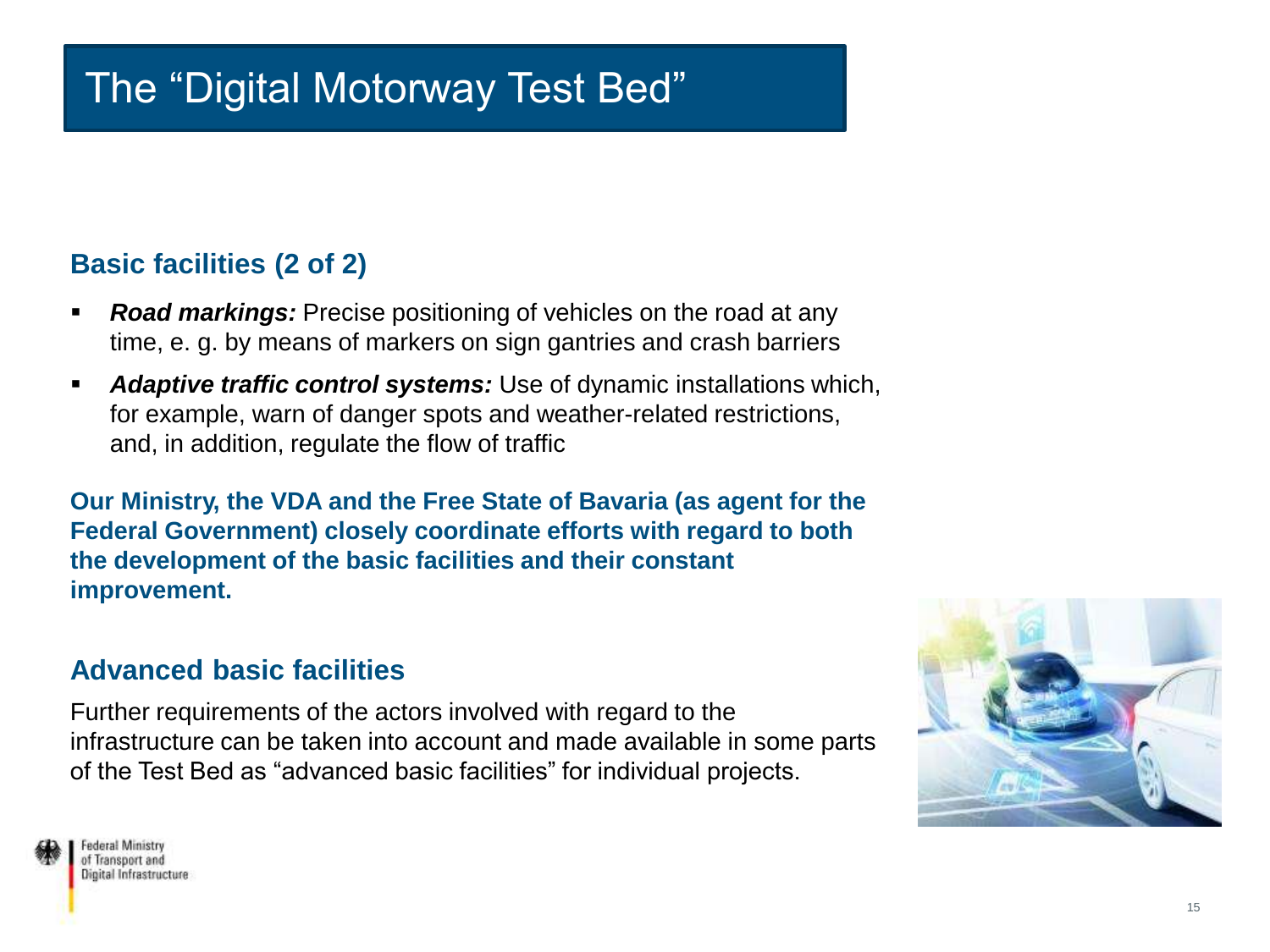#### **Examples of such measures on the Digital Motorway Test Bed**

#### *"Mobile Edge Computing" (Deutsche Telekom, Nokia, Continental and Fraunhofer ESK)*

Trialling of technologies to upgrade the LTE mobile communications network with real-time technology for automated and connected driving

#### *Platooning project (MAN Truck & Bus AG)*

Trialling of a platooning system (electronically linked HGVs) under real-life conditions to prepare the European Truck Challenge at the beginning of April 2016

**Measures on the Digital Motorway Test Bed contribute substantially to promoting the introduction of automated and connected driving.** 



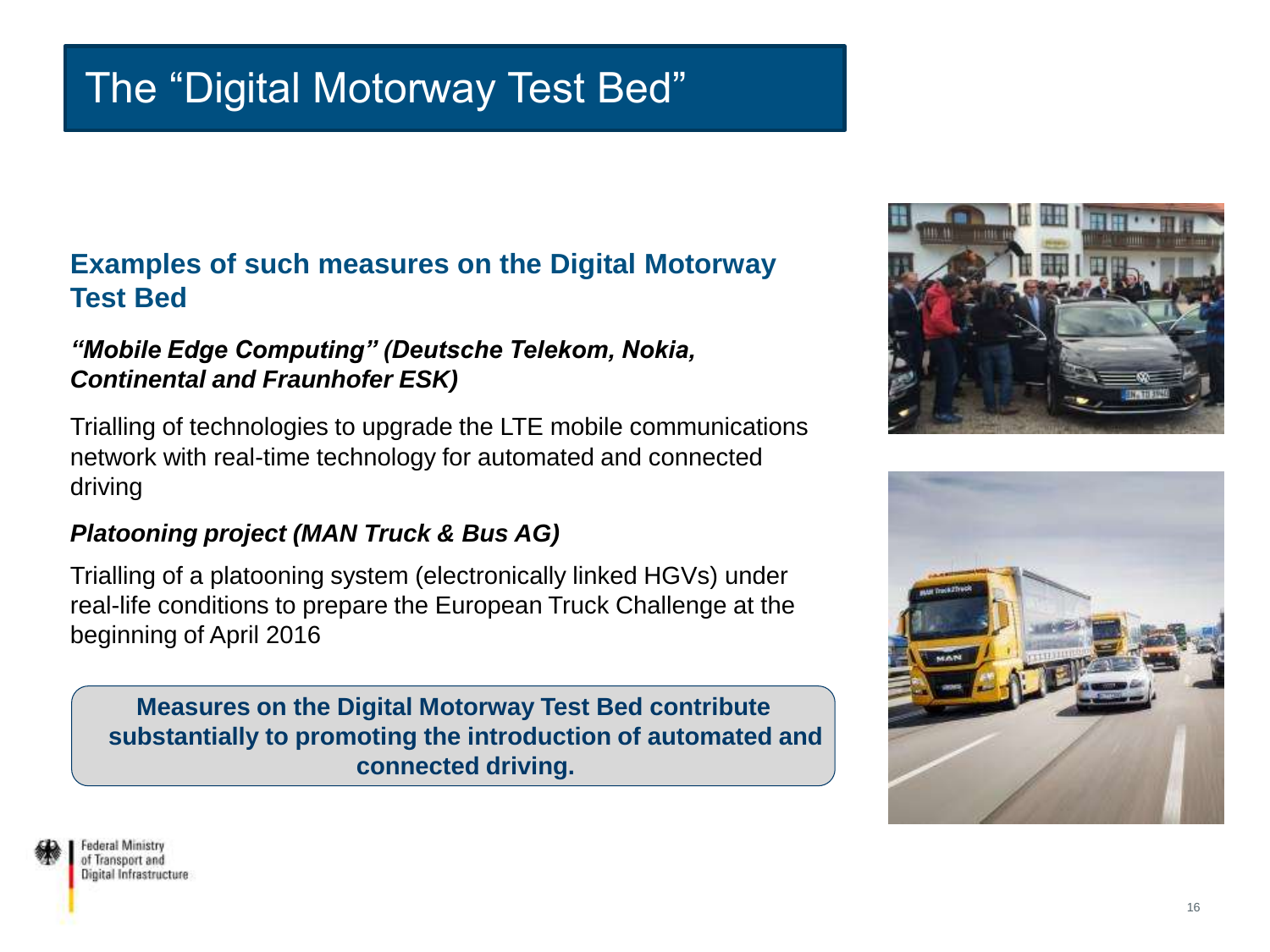#### **Intelligent infrastructure (1 of 3)**

*Interconnection and expansion of traffic data collection (iRoute):* Installing Bluetooth sensors for the detection of incidents and to calculate journey times

*Starting into cooperative systems (C2I):* Warning of road works and improved monitoring of the traffic situation by making use of vehicle data

*Telematics systems to warn of wrong-way drivers:* Automatic and reliable detection of wrong-way drivers as a result of the establishment of telematics systems

*Sustainable emergency telephone infrastructure:* Integrating traffic data collection prototypes in roadside telephone casings for an optimized collection of traffic data and detection of traffic disruptions



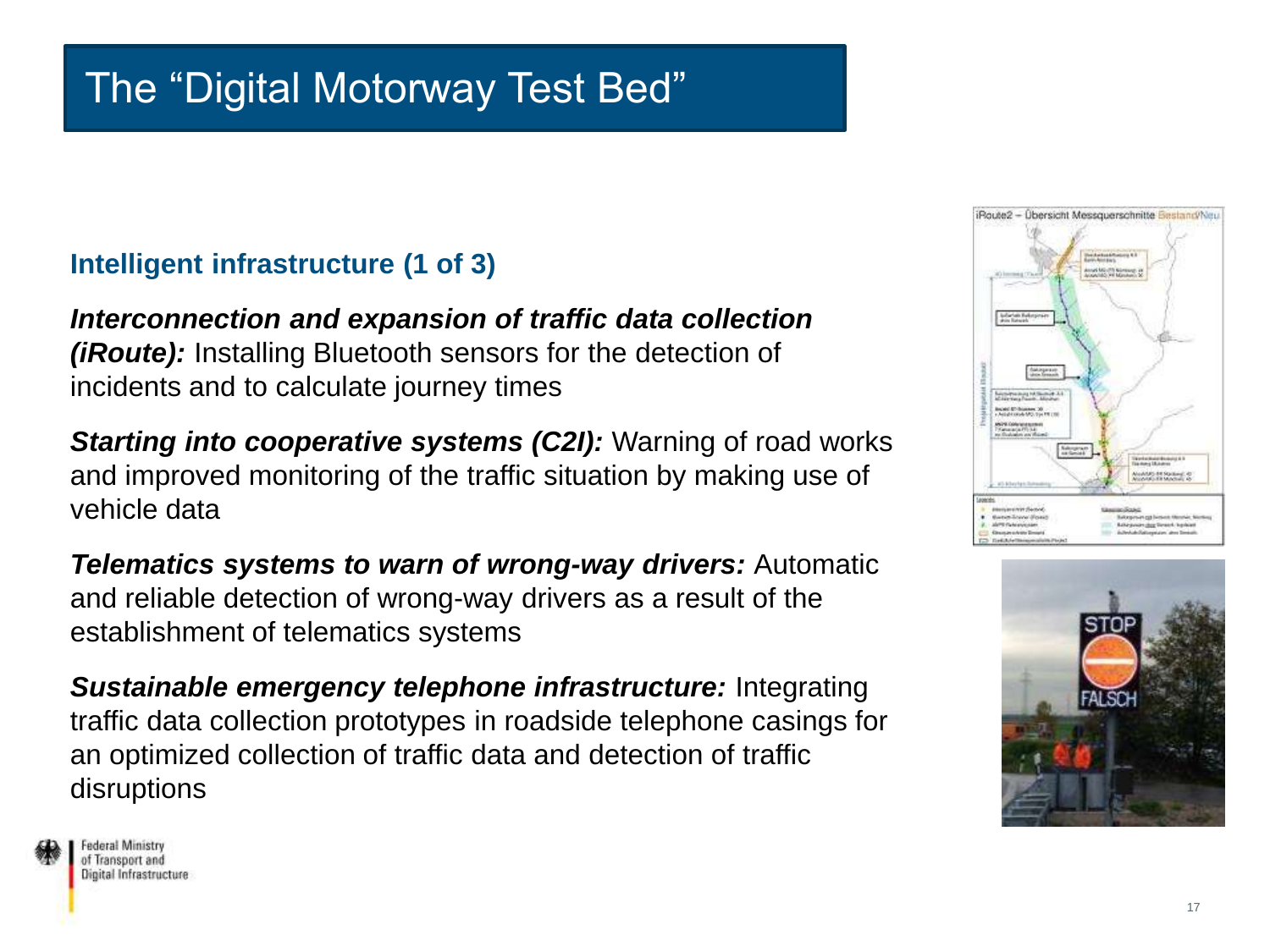#### **Intelligent infrastructure (2 of 3)**

*Innovative HGV parking guidance and information system:*  Making more efficient use of existing HGV parking capacities by means of telematics support

*Intelligent bridge:* Developing an adaptive system to continuously provide relevant information for the overall assessment of the condition of structures

*Intelligent road ice forecasting:* Developing a procedure that allows section-based road ice forecasts using weather data and sensors

*Road weather online:* Supplying and complementing information on the weather-related condition of roads via the Mobility Data Marketplace (MDM)





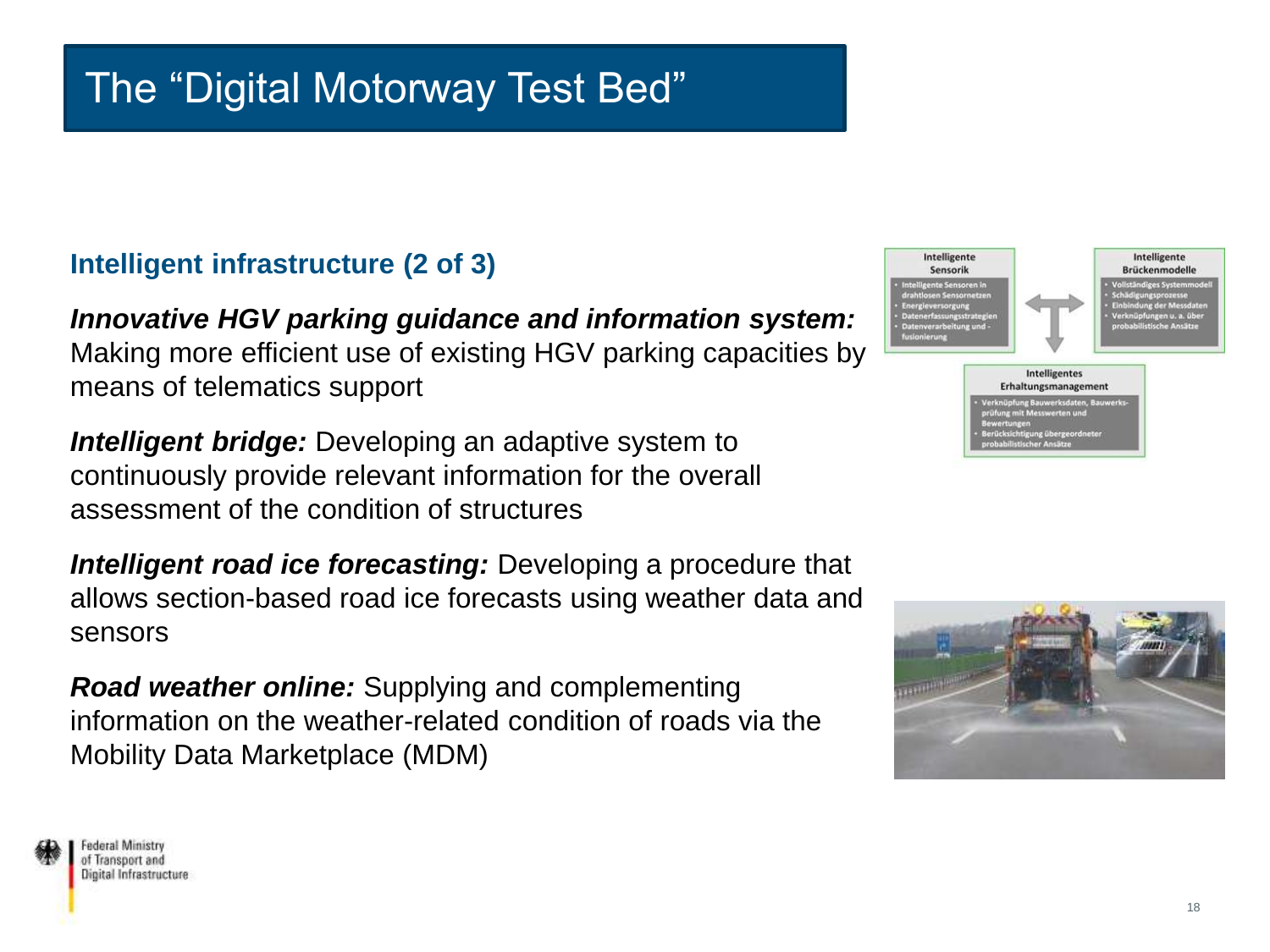#### **Intelligent infrastructure (3 of 3)**

*Internet car parking:* Providing free Wi-Fi at parking spaces with toilet facilities

*Service stations and rest areas of the future:* **Introducing** innovative elements on rest areas, such as a parking guidance and information system, Wi-Fi, charging stations for electric and refuelling points for hydrogen vehicles as well as modern rest facilites and innovative building services

*Optimization of roadworks ("intelligent merge-in-turn"):*  Trialling and evaluating traffic-based lane arrangements within roadwork areas to optimize traffic flows

*Safe pullover for stationary checks:* Developing and trialling an automated pullover method with camera technology, LED pullover display and operating station



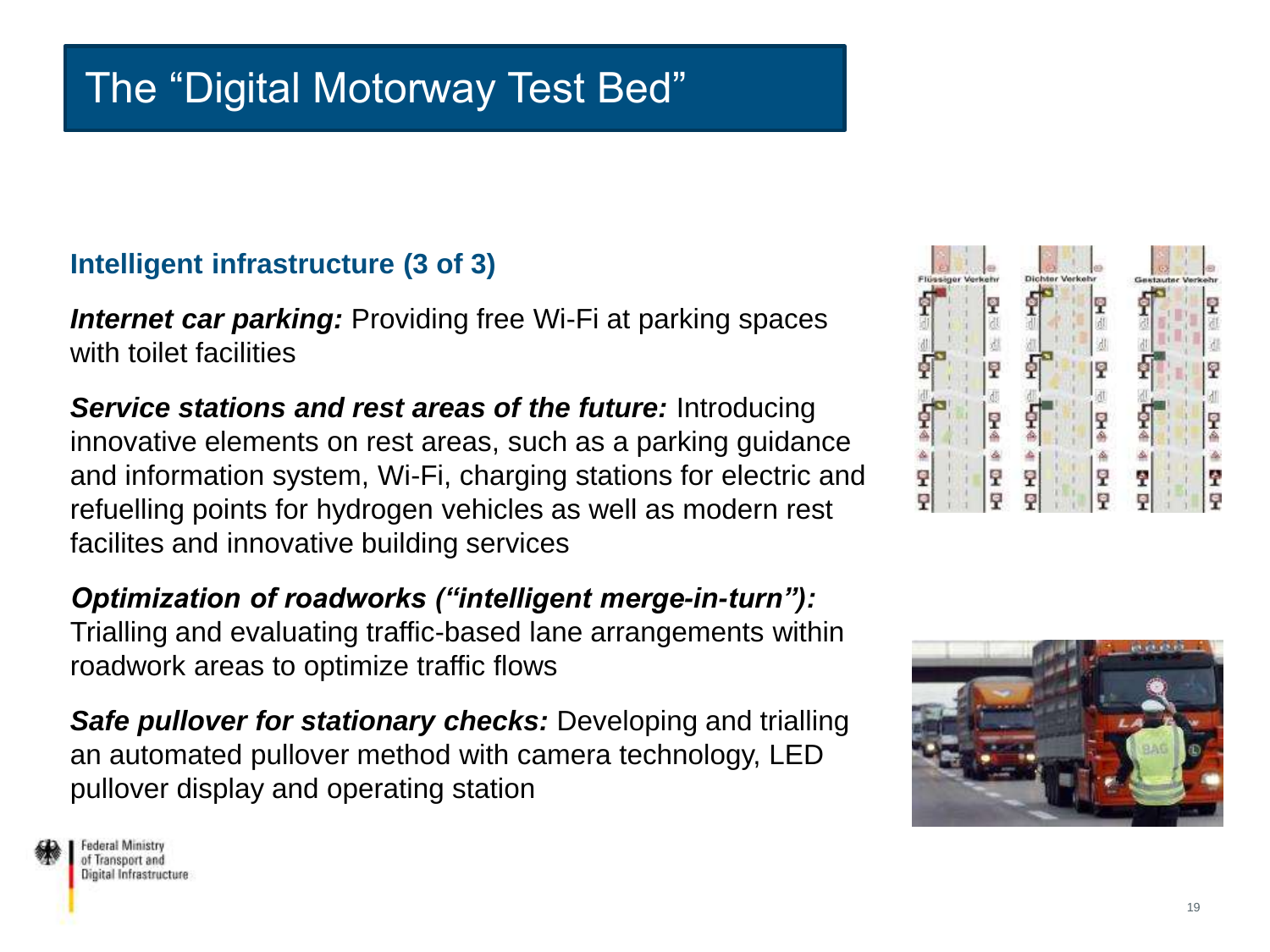## Supporting additional test beds

- Establishing sustainable interaction of motorway, rural and urban traffic
- Insights from complex driving situations, e.g. Traffic lights, crossings, roundabouts, identifying obstacles
- Funding first projects on digital test fields in Berlin, Braunschweig, Dresden, Düsseldorf, Hamburg, Ingolstadt, Munich. More cities may be added.